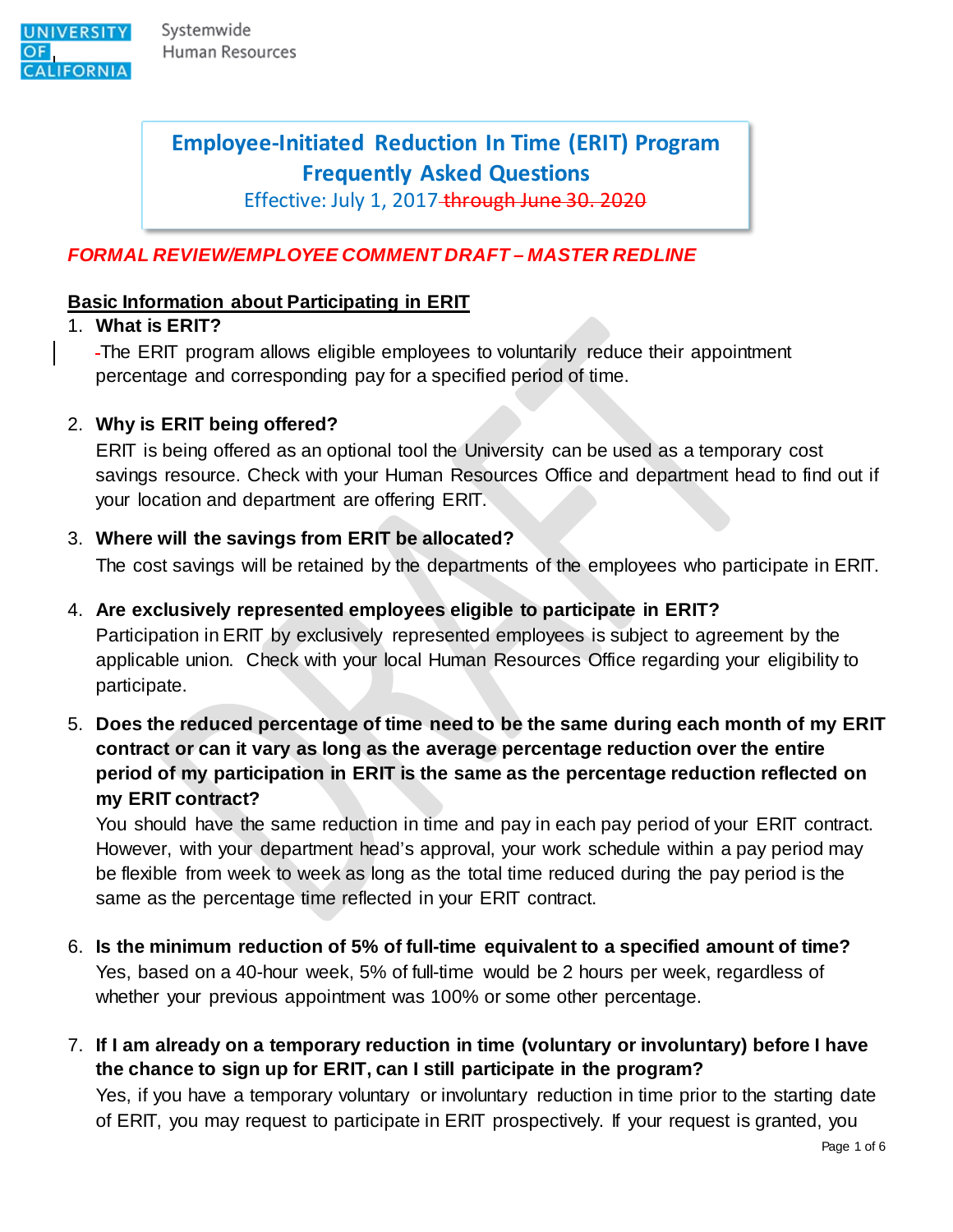

may enter into an ERIT contract and you need not increase to your regular appointment prior to ERIT in order to reduce your time under ERIT. However, your appointment percentage under ERIT may not be less than 50%.

#### 8. **If I have a part-time appointment, can I participate in ERIT?**

Yes, you may participate in ERIT by reducing your time at least 5% of full-time (2 hours per week). However, your appointment percentage under ERIT may not be less than 50%.

### 9. **How long may I participate in ERIT? I would like to enroll in a class next September. Can I sign up for ERIT beginning in September or must my ERIT contract begin on July 1, 2017?**

Department heads may offer ERIT any time beginningbetween July 1, 2017 and June 30, 2020. Some departments may elect to offer the program for the entire period; others may elect to offer the program only during certain months (such as the summer months); while some may elect to not offer ERIT at all. Check with your department head regarding the availability of the program in your department during the period of time you are interested in reducing your time. The minimum length of participation is one month (or one quadriweekly cycle); the maximum length of participation is 36 months.

## 10.**Must an ERIT contract begin only on the first day of a month and end only on the last day of the month?**

For employees who are paid monthly, an ERIT contract must begin on the first day of a month and end on the last day of a month. For employees who are paid bi-weekly, time reductions are to be made in two bi-weekly increments, so an ERIT contract would begin on the first day of the bi-weekly pay period and end on the last day of the second bi-weekly pay period.

### 11.**Can I continue my participation in ERIT if I transfer or if I am promoted to another position in the same or different department?**

If the relevant department head approves, you may continue your participation in ERIT for the term of your ERIT contract when you accept another position in the same or a different department.

#### 12.**If I sign up for ERIT, will my workload be adjusted to reflect my reduction in time?**

ERIT participants should review their assigned workloads with their supervisors to work out a corresponding reduction in workload or assignments.

#### 13.**Can an employee who has a variable appointment participate in ERIT?**

Employees with variable appointments are not specifically excluded from participating in ERIT; however, because of the fluctuating nature of variable appointments, it would be difficult to determine the pre-ERIT appointment percentage on which time reductions and benefits under the program would be based.

#### 14.**Can an employee who works a 4/10 or 9/80 schedule participate in ERIT?**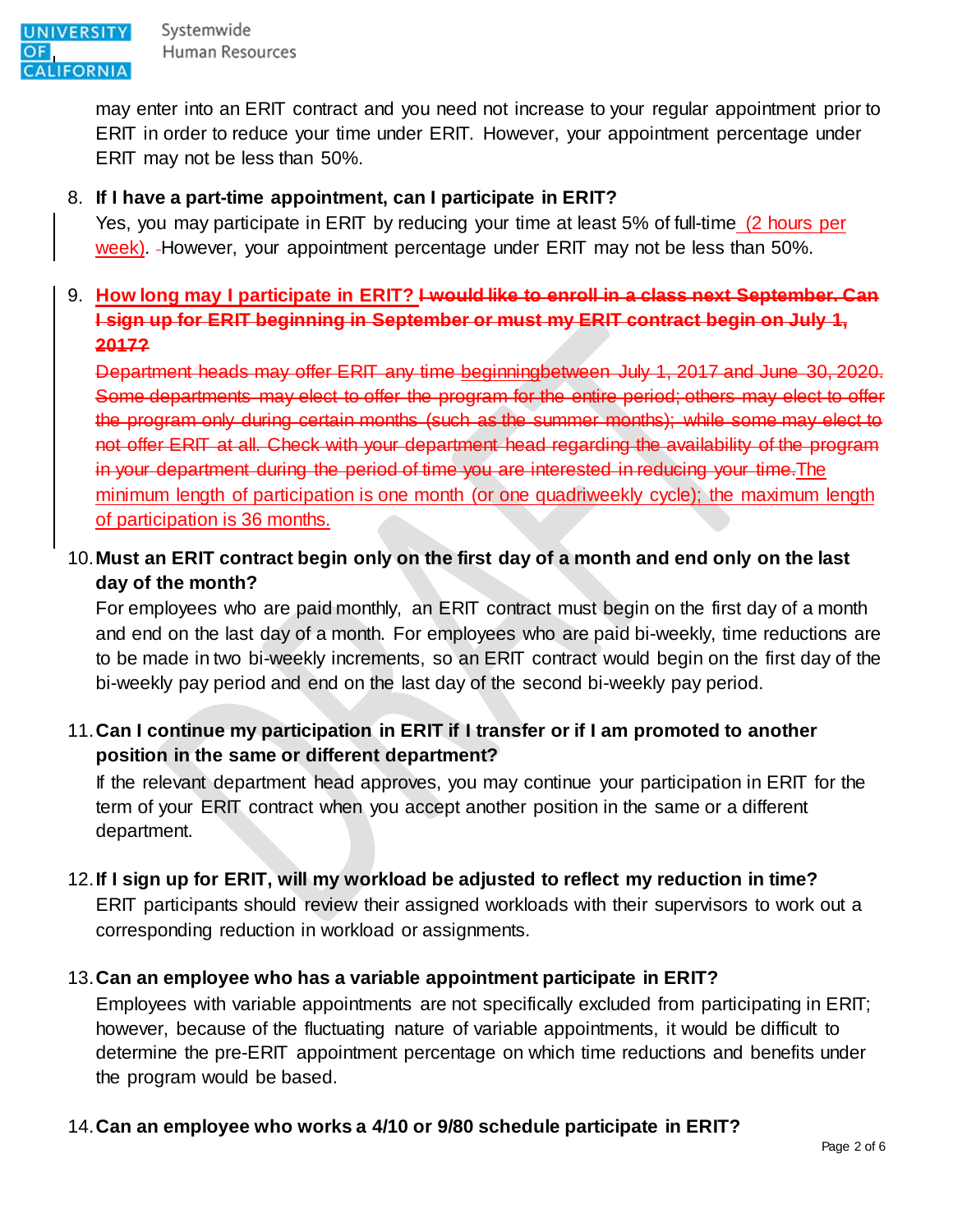Yes, employees who work these alterative schedules can participate in ERIT. For example, an employee on a 4/10 schedule who wants to reduce to 90 percent time could work a 4/9 schedule by reducing each work day by 10% (an hour each day); while an employee on a 9/80 schedule can work a 9/72 schedule by working 8 hours per day (a 10% reduction).

### 15.**How can an exempt (salaried) employee participate in ERIT, since the employee works whatever time it takes to get the job done?**

An exempt employee may reduce his or her time and corresponding pay from 5% to 50% of full-time under ERIT. An appropriate workload reduction and a focus on working to meet job responsibilities rather than working a specified period of time are the intended approaches to ERIT for exempt employees. Because time records for purposes of pay cannot be kept for exempt employees who receive the same salary each pay period regardless of hours worked, exempt employees who participate in ERIT may find a schedule involving full days off useful. However, this would not preclude occasionally working some time on those days if necessary to meet a deadline.

### **Changes in My Benefits Once I Am Participating**

16.**Does my ERIT reduction in time affect the amount of vacation and sick leave that I earn?** No, you will continue to accrue vacation and sick leave at your pre-ERIT appointment percentage.

#### 17.**How does my participation in ERIT affect my holiday pay?**

Under ERIT, you will receive holiday pay in proportion to your reduced time, in accordance with the applicable personnel policy or collective bargaining agreement.

### 18.**How does ERIT affect my retirement service credit and retirement contributions?** Under ERIT, UCRP service credit will accrue in accordance with your ERIT appointment percentage, so if you reduce your appointment from 100% to 75%, you will accrue 75% service credit. Your retirement contributions under ERIT, they will be 75% of the prior 100% contribution.

19.**Can I buy back the additional UCRP service credit that I would have accrued if I didn't participate in ERIT?**

No. Buyback of UCRP service credit applies to leaves of absence. There is no provision in UCRP for buying back service credit for reductions in time.

20.**Does ERIT affect my eligibility for health and welfare (medical, dental, vision) benefits?** No, your eligibility for health and welfare benefits will not be affected by ERIT because your percentage of time on pay status under ERIT cannot be reduced below 50% time.

### 21.**What effect will a lower salary under ERIT have on my current pre-tax contributions to the Defined Contribution Plan (DCP)?**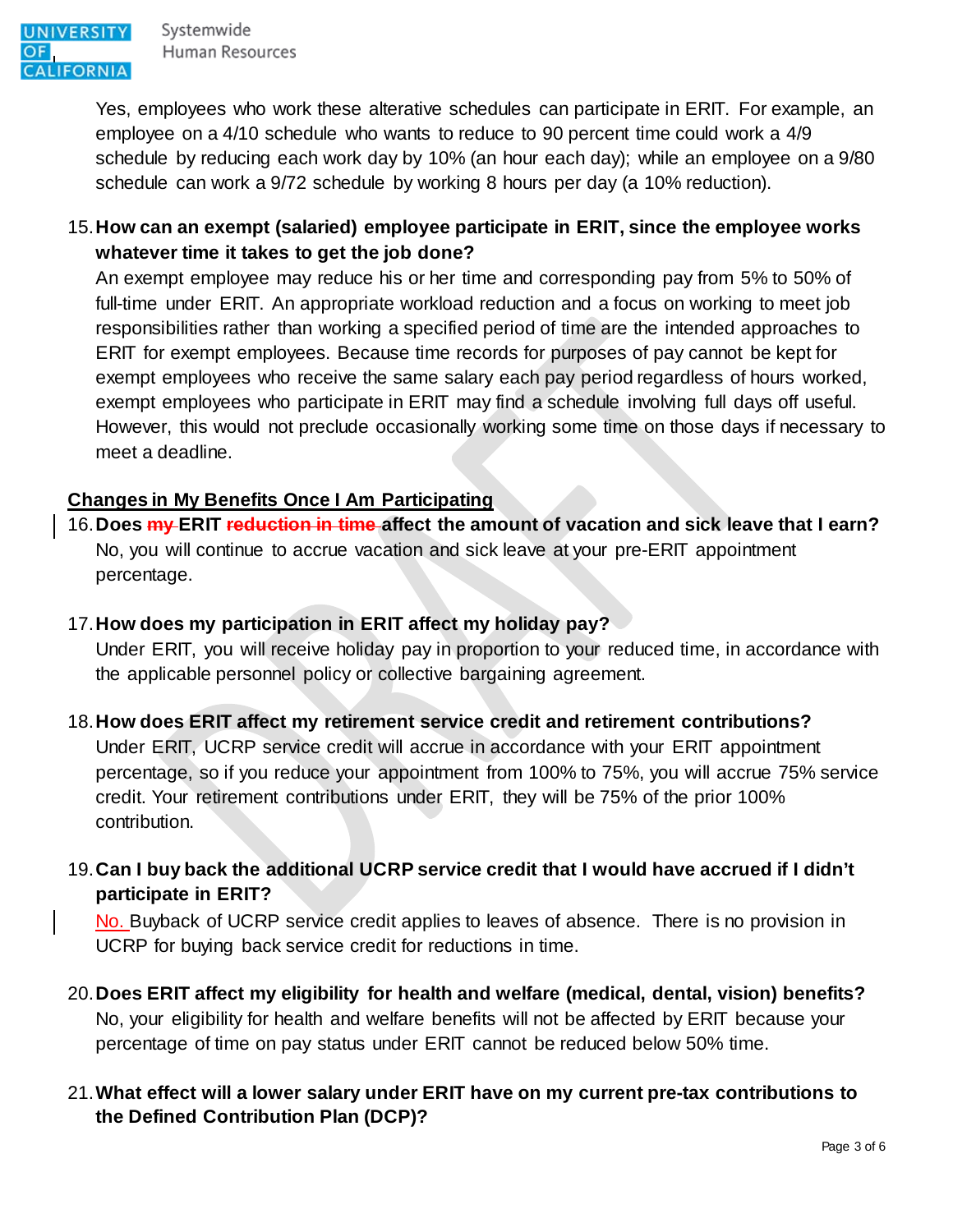The DCP requires contributions as a specific percentage of eligible salary; therefore, contributions will be lower.

### 22.**Will my ERIT reduction in time affect my Highest Average Plan Compensation (HAPC) used for calculating my retirement benefit or my Final Salary used for calculating Preretirement Survivor Income or Disability Income benefits?**

Highest Average Plan Compensation (HAPC), which is used to calculate UCRP Monthly Retirement Income or Lump Sum Cashout, is based on monthly Full-Time Equivalent Compensation and does not change as a result of participation in the ERIT Program.

Final Salary, which is used to calculate Preretirement Survivor Income, Death Benefits for Members who became active before October 1, 1990, and Disability Income, will be adjusted to reflect the average percent of time on pay status during the preceding 36 months if an employee dies or becomes disabled while participating in the ERIT program.

#### 23.**Will ERIT affect my exempt status?**

Exempt employees participating in ERIT may become non-exempt if their resulting salary falls below the Fair Labor Standards Act (FLSA) salary threshold. Both the manager and employee should consider the impact of becoming non-exempt on the employee's overtime eligibility, time reporting and pay dates.

#### 23.24. **Does my lower salary under ERIT have any effect on my disability and life insurance benefits?**

Disability benefit payments for both the *Short-term Disability Plan* and the *Supplemental Disability Plan* will be based on your pre-ERIT salary and your premiums will continue to be based on your pre-ERIT salary.

*[Supplemental and Dependent Life Insurance](http://ucnet.universityofcalifornia.edu/compensation-and-benefits/disability-life-accident/life-insurance/index.html)* will not be impacted by participation in ERIT– premiums and coverage will continue to be based on your full-time salary rate. *[Basic Life](http://ucnet.universityofcalifornia.edu/compensation-and-benefits/disability-life-accident/life-insurance/index.html)  [Insurance](http://ucnet.universityofcalifornia.edu/compensation-and-benefits/disability-life-accident/life-insurance/index.html)* will be calculated using your full-time salary rate and your pre-ERIT appointment percentage.

#### 24.25. **What is the impact of ERIT on my 403(b) Plan or 457(b) Plan contributions?**

If your *[Tax-Deferred 403\(b\) Plan](http://ucnet.universityofcalifornia.edu/compensation-and-benefits/retirement-benefits/ucrs/index.html)* or *[457\(b\) Deferred Compensation Plan](http://ucnet.universityofcalifornia.edu/compensation-and-benefits/retirement-benefits/ucrs/index.html)* contributions are deducted as a percentage of your compensation, your contributions will be reduced if you participate in ERIT.

In addition, your maximum annual contribution to the *[Tax-Deferred 403\(b\) Plan](http://ucnet.universityofcalifornia.edu/compensation-and-benefits/retirement-benefits/ucrs/index.html)* or *[457\(b\)](http://ucnet.universityofcalifornia.edu/compensation-and-benefits/retirement-benefits/ucrs/index.html)  [Deferred Compensation Plan](http://ucnet.universityofcalifornia.edu/compensation-and-benefits/retirement-benefits/ucrs/index.html)* may be affected by your participation in ERIT because it is based on the lesser of your adjusted gross salary or a fixed amount based on age.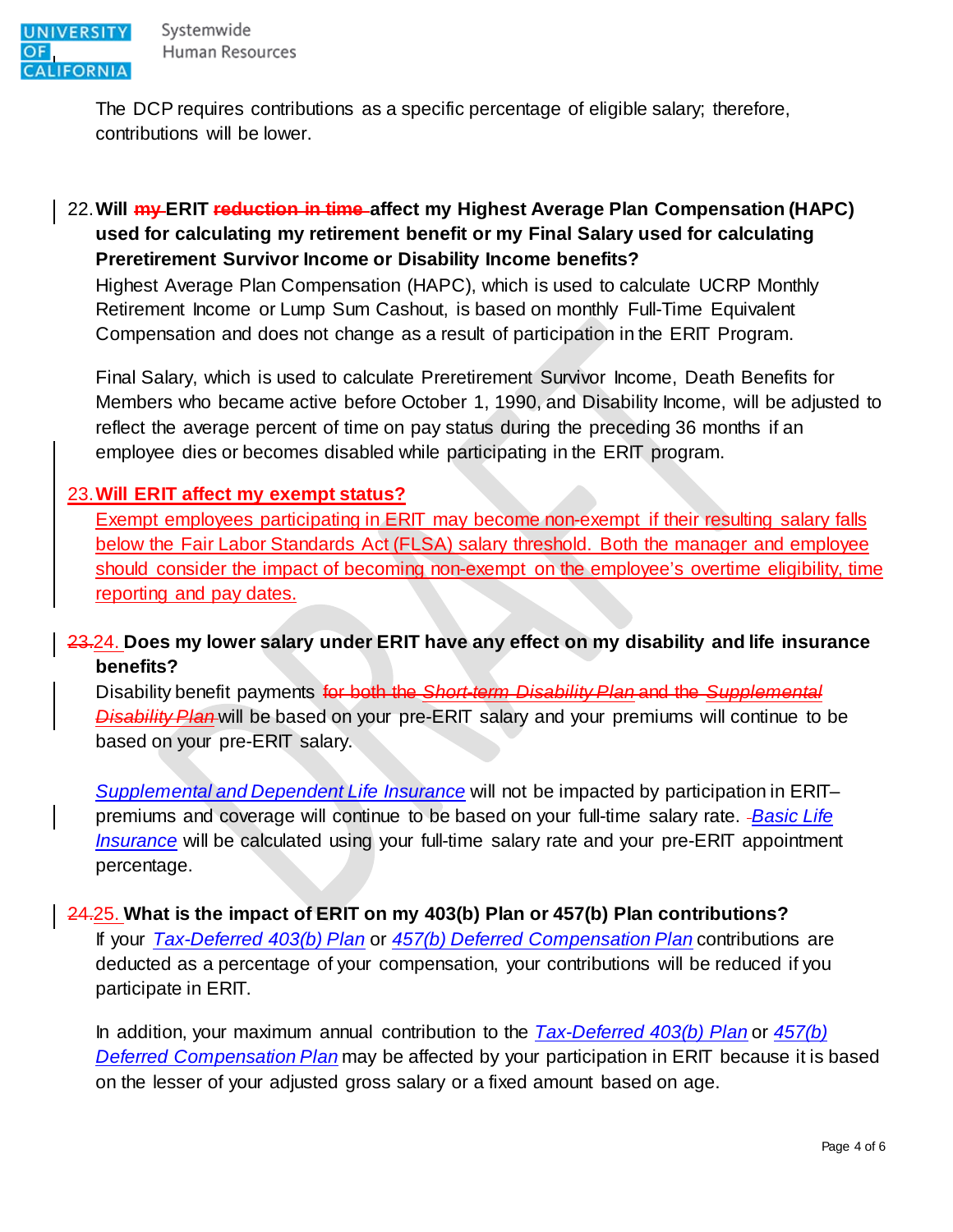

Systemwide Human Resources

## 25.26. **Are there other effects of ERIT that I should know about?**

Refer to the list of "Important Considerations" in the *[ERIT contract \(U280\)](http://ucnet.universityofcalifornia.edu/forms/pdf/erit-contract.pdf)*.

## **Changes in My Contract Once I Am Participating**

# 26.27. **What if I change my mind about reducing my time after ERIT begins?**

Deciding to participate in ERIT represents a commitment. However, an unforeseen change of circumstances during your participation may occur that requires you to end your contract. If you wish to return to your pre-ERIT percentage of time, you may do so provided that you give your supervisor at least 30 days advance notice. Advance notice of termination will be waived if your request to terminate your contract is due to an emergency situation. You must complete the *[ERIT Contract Amendment \(page 2\)](http://ucnet.universityofcalifornia.edu/forms/pdf/erit-contract.pdf)* and return it in accordance with local ERIT procedures.

# 27.28. **Can a department "call back" an employee to his or her original percentage of time?**

ERIT is intended to be two-way commitment between the employee and his or her department for the benefit of both. However, when there is a business need, a department head may end an ERIT contract with 30 days advance notice.

# 28.29. **Can I adjust my ERIT percentage of time after initial approval?**

Since ERIT commitments will be used to project departmental savings and for planning purposes during the fiscal year, percentages of time should not be changed. However, circumstances beyond your control may warrant an increase or decrease in the percentage reduction. ERIT participants may change their percentage reduction once during the ERIT contract with 30 days advance notice. You must complete the ERIT contract amendment and return it in accordance with local ERIT procedures.

# **Relationship Between ERIT and Other Budget-Related Actions**

## 29.30. **Can I be laid off while on ERIT?**

Yes, ERIT does not protect employees from being laid off. With programs like ERIT, the University hopes to minimize layoffs.<del> However, the current budget uncertainties make it</del> impossible to guarantee protection from a permanent or temporary layoff for employees who volunteer for ERIT.

# 30.31. **If I am laid off while on ERIT, are my recall and preferential rehire rights limited to positions at the same or lesser percentage of time as the ERIT position?**

No, you will retain recall and preferential rehire rights to positions at the same or lesser percentage of time as your position prior to the ERIT-reduction in time, in accordance with applicable personnel policies or collective bargaining agreements.

## 31.32. **What happens to my seniority for purposes of determining the order of indefinite layoff while I am on ERIT?**